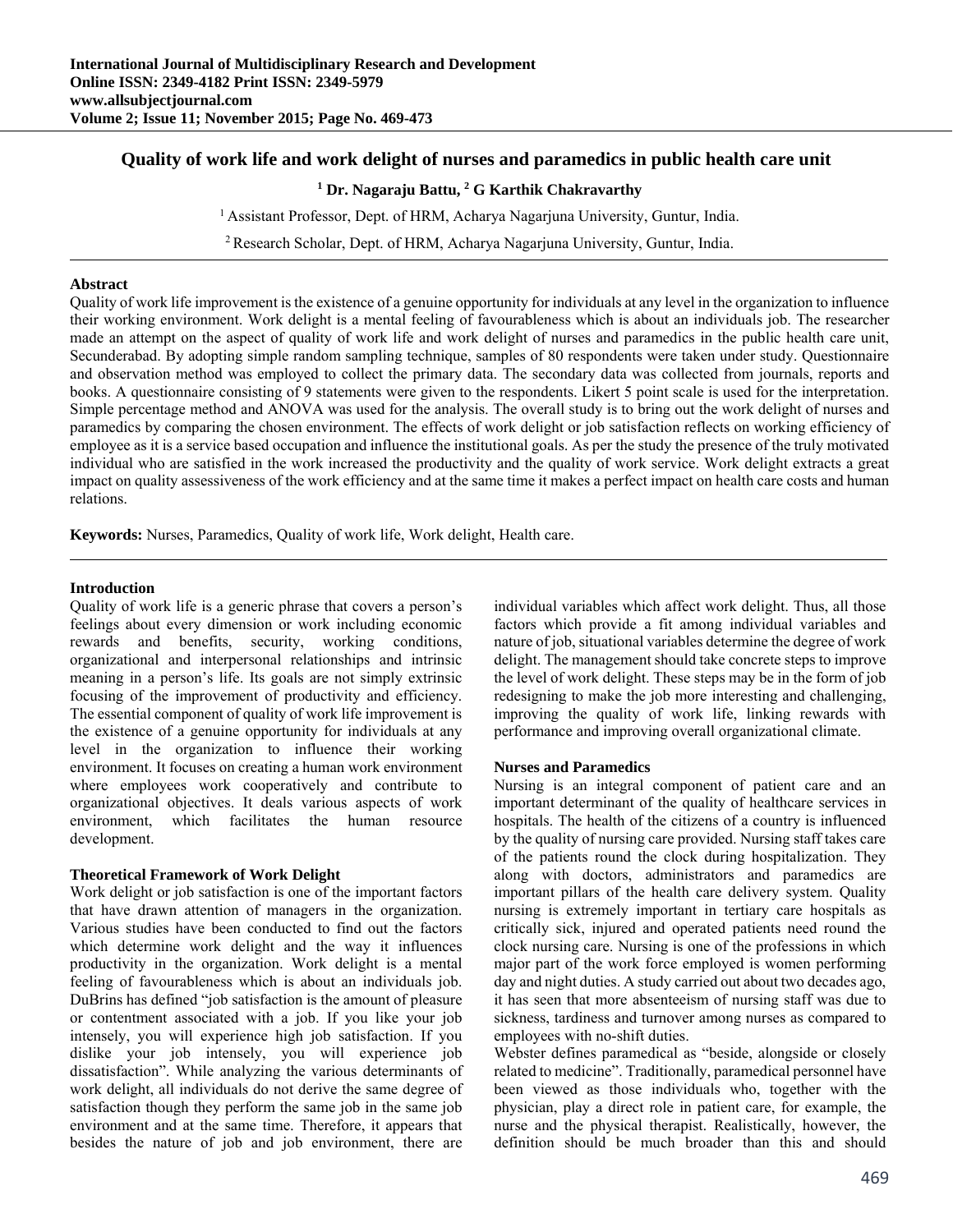incorporate all of those people in the hospital setting who have a particular set of skills to offer, including not only the dietitians and the medical technologists but also medical secretaries, computer technicians, practical nurses, and others. This liberal interpretation of paramedical would seem to be necessary. Paramedical staff supports the medical team with closely related functions for complete treatment. The main areas are radiology, physiotherapy, laboratory services, cardiology and neurology. The other paramedical staffs are the dieticians, pharmacists, medical technologists, practical nurses, medical secretaries, computer technicians, receptionist, record section, office personnel, pharmacy, housekeeping, occupational therapist, medical record staff, central sterilization, O.T technicians, social work department staff, etc.

### **Literature Review**

Mohammad Rastegari, Ali Khani *et al.* (2010) aimed to assess the quality of working life and its association with "job performance" of the nurses in educational hospitals affiliated to Isfahan University of Medical Sciences. This was a descriptivecorrelation study. Target population included all the nurses. Sample size was 120, Sampling method was stratified random and data collection tool was a questionnaire. Data analysis was done using mean, frequency distribution and spearman test. Finding of the study showed that the most common kind of quality of working life in the nurses (56.7%) was moderate one. The most frequent nurses' task performance (79.2%) was also related to the moderate performance. There was a direct and significant relationship between job performance and quality of working life in all the aspects. According to the research findings, it is important to consider the workplace and quality of working life of the nurses for improving productivity and performance of the nurses. Organization and nursing managers should use programs that can improve quality of working life of the nurses.

Nabirye RC, Brown KC *et al.* (2011) said that the aim is to assess levels of occupational stress, job satisfaction and job performance among hospital nurses in Kampala, Uganda; and how they are influenced by work and personal characteristics. A correlational study was conducted with 333 nurses from four hospitals in Kampala, Uganda. A questionnaire measuring occupational stress, job satisfaction and job performance was used. Data were analysed using descriptive statistics and ANOVA. There were significant differences in levels of occupational stress, job satisfaction and job performance between public and private not-for-profit hospitals, nursing experience and number of children. They concluded that Organizational differences between public and private not-forprofit hospitals influence the study variables. On-the-job training for nurse managers in human resource management to increase understanding and advocacy for organizational support policies was recommended. Research to identify organizational, family or social factors which contribute to reduction of perceived occupational stress and increase job satisfaction and job performance was recommended.

R. Manju Shree (2012) Health service is one of the industries that provide a continuous service around the clock for the benefit of all citizens in any country. Health service personnel is responsible for provision of health care through application of medical science knowledge, skill and expertise in meeting the health needs of all people within each country. It is therefore expected that a healthy and psychologically balanced workforce provides health care. WFI is linked with reduced family/marital satisfaction and FWI results in decreased job satisfaction. Life satisfaction is an amalgamation of both family and job satisfaction, and therefore spans both the work and family domains. While some research indicates that wives' increased work hours were associated strongly with a greater likelihood of divorce. So it may be important to consider whether it is husbands' or wives' work hours that are at issue to understand the effects of increased work hours on marriage.

R. Gayathiri, Dr. Lalitha Ramakrishnan (2013) The increased complexity of today's environment poses several challenges to hospital management during the next decade. Trends such as changing organizational structures, increased knowledge and specialisation, interdisciplinary collaboration, advancement of technology,

new health problems and health care policy, and sophistication in medical education have a part to play. All these affect the nursing profession and skill requirements as well as their commitment to performance in hospitals. In view of this, hospital management has to ensure quality of life for nurses that can provide satisfaction and enhance job performance. In this paper, an attempt is made to review the literature on quality of life to identify the concept and measurement variables as well its linkage with satisfaction and performance.

Ali Reza Taghian Dashtbozorg *et al.* (2014) Employee's quality of work life influences different affective, economical, and cognitive variables. Among these variables is employees' job satisfaction. Quality of work life might also influence their job satisfaction. This study aimed at addressing the relationship between Iranian nurses' job satisfaction. Three hundred nurses working in hospitals in Ahwaz were selected through random sampling. Two instruments of quality of work life and job satisfaction were used for collecting the data. The data were analyzed through descriptive and inferential statistics. The results showed that Iranian nurses have a medium level of quality of work like and job satisfaction and there was a significant correlation between their quality of work life and job satisfaction.

Jalil Eslamian, Ali Akbar Akbarpoor and Sayed Abbas Hoseini (2015) this study aimed to determine the quality of work life of nurses in selected hospitals of Isfahan University of Medical Sciences and its relationship with workplace violence. This was a descriptive-correlational study. A sample of 186 registered nurses was enrolled in the study using quota sampling method. The research instrument used was a questionnaire consisting of three parts: Demographic information, quality of work life, and workplace violence. Collected data were analyzed using descriptive and inferential statistics by SPSS version 16. According to the results of this study, it is suggested that the managers and decision makers in health care should plan strategies to reduce violence in the workplace and also develop a program to improve the quality of work life of nurses exposed to workplace violence.

#### **Scope of the study**

Work delight or job satisfaction is a major study which influences the quality of work productivity. It is a many dimensional most important and much researched concept in the field of organizational behaviour. It can be expressed as an employee's perception that the occupation allows the fulfillment of important values and needs and how they often feel about their work in different aspects of their work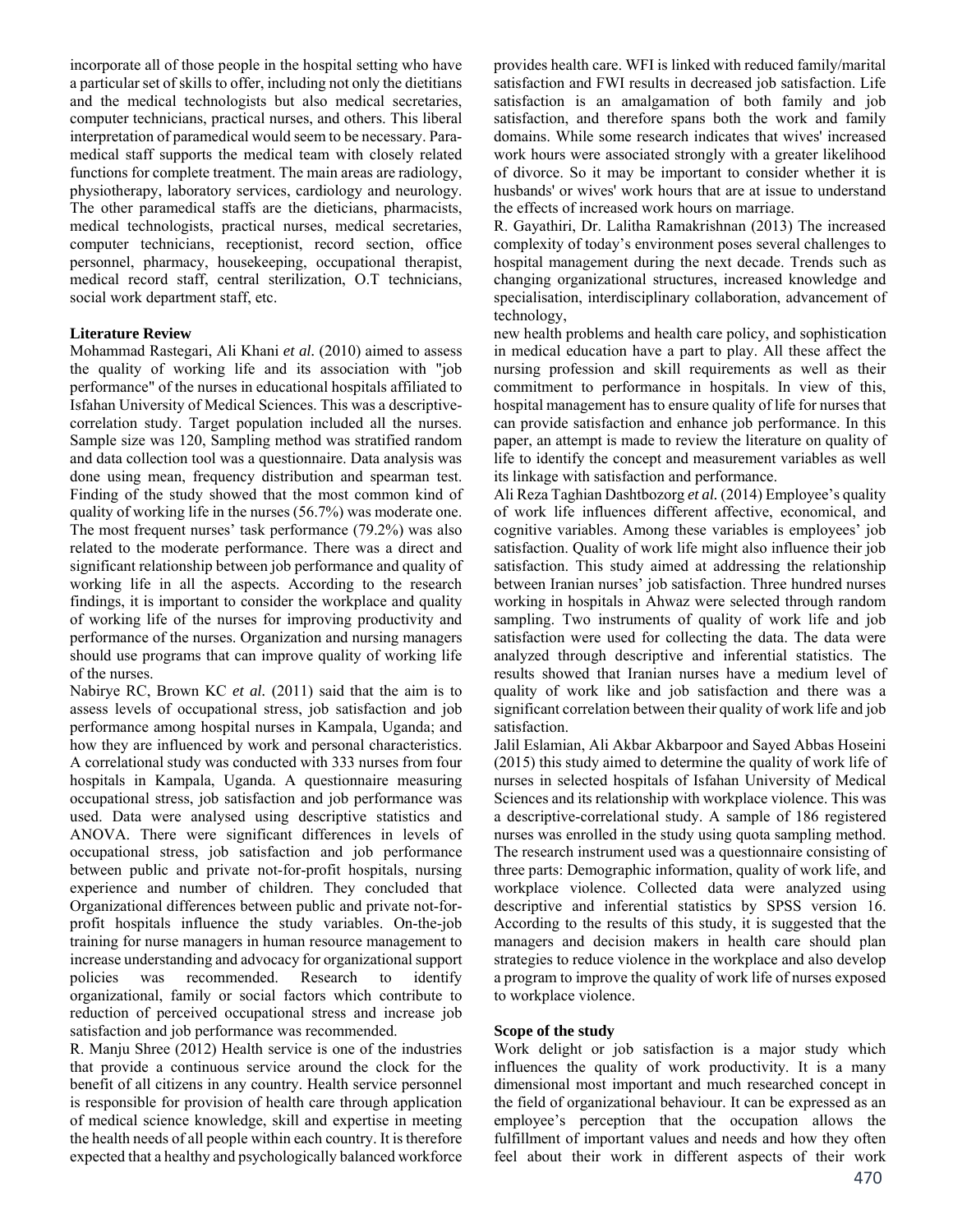environment. This liberal interpretation of Nurses and paramedics would seem to be necessary. They support the medical team with closely related functions for complete treatment. The scope of the study was to evaluate the quality of work life and work delight of nurses and paramedical staff in ESI Hospital, Hyderabad.

### **Need for the study**

Special attention is to be paid towards the studies on service oriented organizations which play vital role in liberalized economy. Hospitals are one such major service oriented organizations where there is a dearth of research studies on Quality of work life. QWL is very significant in the context of commitment to work motivation and job performance. It is the degree to which members of a service organization are able to satisfy important personal needs through their experience in the organization. Managerial expectations are strongly linked with the organizational quality of work life and it is a means to facilitate the gratification of human needs and goal achievement.

Hence there is a greater need for a study on QWL in the health sectors as such an attempt is made to conduct a research on QWL in health care unit at Hyderabad.

### **Objectives of the study**

> To study the level of work delight among Nurses and Paramedical staff.

SA: strongly agree A: agree N: neutral DA: disagree SDA: strongly disagree

| <b>Nurses And Paramedical Staff Work Delight In ESI Hospital</b> |                                                                         |          |               |    |               |          |               |          |               |            |               |              |               |
|------------------------------------------------------------------|-------------------------------------------------------------------------|----------|---------------|----|---------------|----------|---------------|----------|---------------|------------|---------------|--------------|---------------|
| S.no                                                             | <b>Statement</b>                                                        | SА       |               |    |               | N        |               | DA       |               | <b>SDA</b> |               | <b>Total</b> |               |
|                                                                  |                                                                         |          | $\frac{0}{0}$ |    | $\frac{0}{0}$ | F        | $\frac{0}{0}$ | Е        | $\frac{6}{6}$ | F          | $\frac{0}{0}$ | F            | $\frac{0}{0}$ |
|                                                                  | The present job gives me complete satisfaction                          |          | .25           | 78 | 97.5          |          | .25           | $\theta$ |               | $\Omega$   |               | 80           | 100           |
|                                                                  | My employer places a high value on the work I do                        |          | 8.75          |    | 91.25         | $\theta$ | 0             |          |               | 0          |               | 80           | 100           |
|                                                                  | Overall, I am satisfied with my choice of paramedic as a<br>career      |          | 8.75          | 73 | 91.25         | $\theta$ | $\theta$      | $\theta$ | $\Omega$      | $\theta$   |               | 80           | 100           |
| 4                                                                | I would encourage others to become a paramedic                          | 4        |               | 65 | 81.25         |          | 13.75         | $\Omega$ | $\Omega$      | $\Omega$   |               | 80           | 100           |
|                                                                  | We always work together in serving the patient                          |          | 3.75          | 76 | 95            |          | 1.25          |          |               | $\Omega$   |               | 80           | 100           |
| 6                                                                | Ability to handle the work load placed upon you                         | 10       | 12.5          | 65 | 81.25         |          | 6.25          | $\Omega$ | $\Omega$      | $\Omega$   |               | 80           | 100           |
|                                                                  | Ability to handle the patient                                           | $\theta$ |               | 73 | 91.25         |          | 8.75          |          |               | $\Omega$   |               | 80           | 100           |
| 8                                                                | View about your punctuality and attendance at work                      | 10       | 12.5          | 64 | 80            | 6        | 7.5           |          |               | $\Omega$   |               | 80           | 100           |
|                                                                  | Estimate about your own potential to develop further as<br>professional | 11       | 13.75         | 65 | 81.25         | 4        |               | $\theta$ | $\Omega$      | $\theta$   |               | 80           | 100           |

# **Findings**

- 97.5% of Nurses and Paramedical Staff rated as 'agree' for the statement "The present job gives me complete satisfaction" in ESI Hospital.
- 91.25% of Nurses and Paramedical Staff rated as 'agree' for the statement "My employer places a high value on the work I do"in ESI Hospital.
- 91.25% of Nurses and Paramedical Staff rated as 'agree' for the statement "Overall, I am satisfied with my choice of paramedic as a career"in ESI Hospital.
- 81.25% of Nurses and Paramedical Staff rated as 'agree' for the statement "I would encourage others to become a paramedic" in ESI Hospital.
- 95% of Nurses and Paramedical Staff rated as 'agree' for the statement "We always work together in serving the patient" in ESI Hospital.
- 81.25% of Nurses and Paramedical Staff rated as 'agree' for the statement "Ability to handle the work load placed upon you" in ESI Hospital.
- 91.25% of Nurses and Paramedical Staff rated as 'agree' for the statement "Ability to handle the patient" in ESI Hospital.
- 80% of Nurses and Paramedical Staff rated as 'agree' for the statement "View about your punctuality and attendance at work" in ESI Hospital.
- 81.25% Nurses and Paramedical Staff rated as 'agree' for the statement "Estimate about your own potential to develop further as professional" in ESI Hospital.

# **Hypothesis**

There is no significant difference of opinion between nurses and paramedical staff (Ho).

There is significant difference of opinion between nurses and paramedical staff (H1).

- $\triangleright$  To analyze the factors influencing work delight in the selected health care unit.
- > To suggest any improvements needed to increase work delight in the selected hospital.

# **Research Methodology**

# **Universe and Sample**

This study was confined to Nurses and Paramedical Staff working in ESI hospital. The total population considered is about 250. For this study, the employees are categorized into Nurses and Paramedical Staff. The present study was conducted on overall sample of 80 respondents taken from ESI hospital, Hyderabad. The respondents were selected on simple random sampling basis.

# **Data Collection**

**Data Analysis** 

for analysis.

A questionnaire containing on various dimensions of work delight was distributed to the Nurses and Paramedical staff of the selected health care unit. Questionnaire and observation method was employed to collect the primary data. The secondary data was collected from journals, reports and books.

A questionnaire consisting of 9 statements were given to the nurses and paramedics. Likert 5 point scale is used for the questionnaire. Simple percentage method and ANOVA is used

471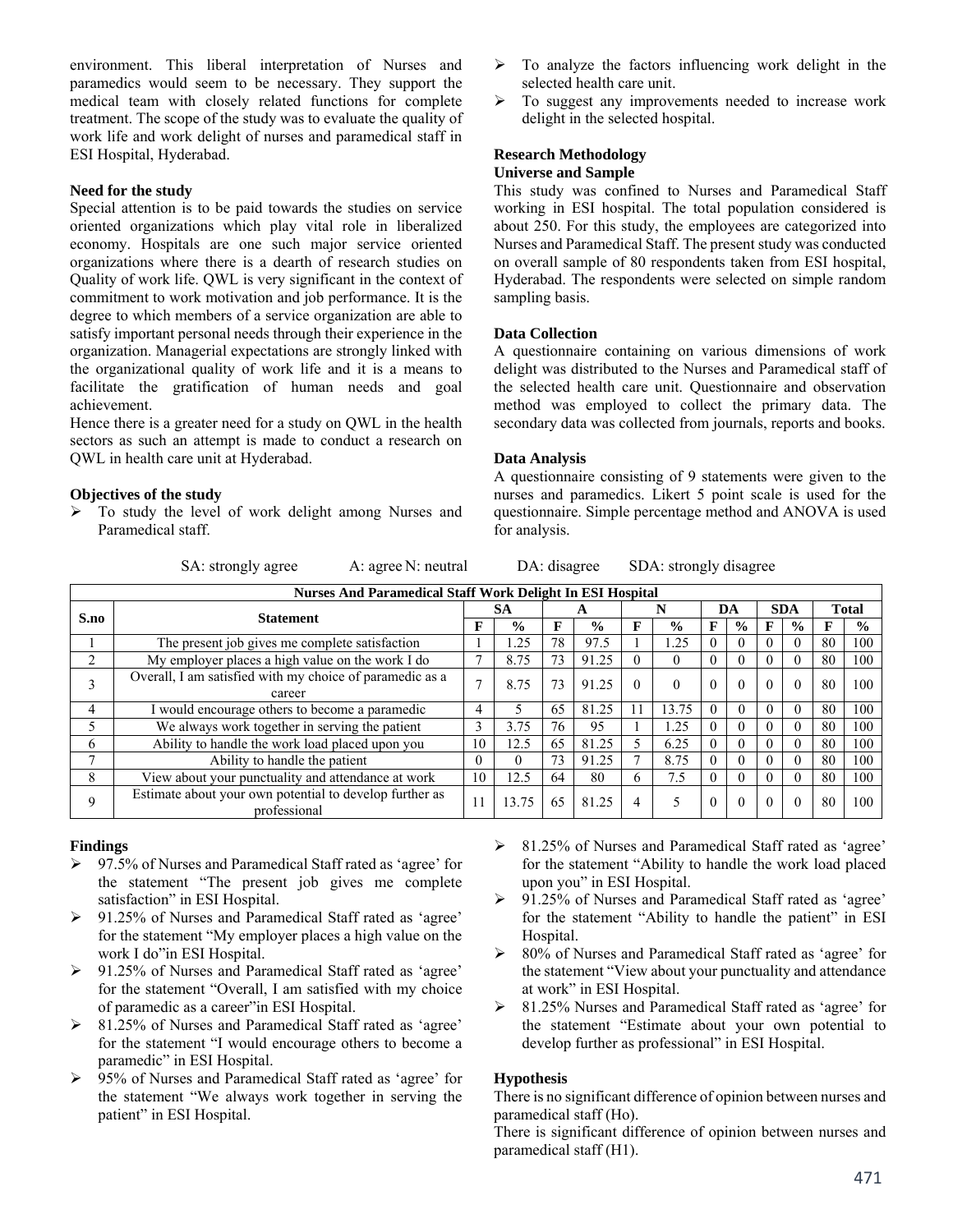| <b>ANOVA</b>   |                          |                          |                 |                       |       |      |  |  |  |  |
|----------------|--------------------------|--------------------------|-----------------|-----------------------|-------|------|--|--|--|--|
|                |                          | Sum of<br><b>Squares</b> | df              | Mean<br><b>Square</b> | F     | Sig. |  |  |  |  |
|                | Between<br>Groups        | .003                     | 1               | .003                  | .030  | .864 |  |  |  |  |
| q1             | Within<br>Groups         | 6.985                    | 78              | .090                  |       |      |  |  |  |  |
|                | Total                    | 6.988                    | 79              |                       |       |      |  |  |  |  |
|                | Between<br>Groups        | .003                     | 1               | .003                  | .006  | .938 |  |  |  |  |
| q2             | Within<br>Groups         | 33.985                   | 78              | .436                  |       |      |  |  |  |  |
|                | Total                    | 33.988                   | 79              |                       |       |      |  |  |  |  |
|                | Between<br>Groups        | .158                     | 1               | .158                  | .779  | .380 |  |  |  |  |
| q3             | Within<br>Groups         | 15.792                   | 78              | .202                  |       |      |  |  |  |  |
|                | Total                    | 15.950                   | 79              |                       |       |      |  |  |  |  |
|                | Between<br>Groups        | .355                     | 1               | .355                  | 1.257 | .266 |  |  |  |  |
| q4             | Within<br>Groups         | 22.032                   | 78              | .282                  |       |      |  |  |  |  |
|                | Total                    | 22.388                   | 79              |                       |       |      |  |  |  |  |
|                | Between<br>Groups        | .024                     | 1               | .024                  | .650  | .423 |  |  |  |  |
| q <sub>5</sub> | Within<br>Groups         | 2.864                    | 78              | .037                  |       |      |  |  |  |  |
|                | Total                    | 2.888                    | 79              |                       |       |      |  |  |  |  |
|                | Between<br>Groups        | .024                     | 1               | .024                  | .125  | .724 |  |  |  |  |
| q6             | Within<br>Groups         | 14.864                   | 78              | .191                  |       |      |  |  |  |  |
|                | Total                    | 14.888                   | $\overline{79}$ |                       |       |      |  |  |  |  |
|                | Between<br>Groups        | .000                     | 1               | .000                  | .003  | .956 |  |  |  |  |
| q7             | Within<br>Groups         | 5.550                    | 78              | .071                  |       |      |  |  |  |  |
|                | Total                    | 5.550                    | $\overline{79}$ |                       |       |      |  |  |  |  |
|                | <b>Between</b><br>Groups | .024                     | $\mathbf{1}$    | .024                  | .210  | .648 |  |  |  |  |
| q8             | Within<br>Groups         | 8.864                    | 78              | .114                  |       |      |  |  |  |  |
|                | Total                    | 8.887                    | 79              |                       |       |      |  |  |  |  |
|                | <b>Between</b><br>Groups | .087                     | 1               | .087                  | .567  | .454 |  |  |  |  |
| q9             | Within<br>Groups         | 11.913                   | 78              | .153                  |       |      |  |  |  |  |
|                | Total                    | 12.000                   | 79              |                       |       |      |  |  |  |  |

# **ANOVA table representing Work Delight of Nurses and Paramedical staff**

- $\triangleright$  The present job gives me complete satisfaction at sig. value (0.864) it proves that hypothesis is accepted. So there is no significant difference of opinion between nurses and paramedical staff.
- $\triangleright$  My employer places a high value on the work I do at sig. value (0.938) it proves that hypothesis is accepted. So there is no significant difference of opinion between nurses and paramedical staff.
- $\triangleright$  Overall, I am satisfied with my choice of paramedic as a career at sig. value (0.380) it proves that hypothesis is accepted. So there is no significant difference of opinion between nurses and paramedical staff.
- $\triangleright$  I would encourage others to become a paramedic at sig. value (0.266) it proves that hypothesis is accepted. So there is no significant difference of opinion between nurses and paramedical staff.
- $\triangleright$  We always work together in serving the patient at sig. value (0.423) it proves that hypothesis is accepted. So there is no significant difference of opinion between nurses and paramedical staff.
- $\triangleright$  Ability to handle the work load placed upon you at sig. value (0.724) it proves that hypothesis is accepted. So there is no significant difference of opinion between nurses and paramedical staff.
- $\blacktriangleright$  Ability to handle the patient at sig. value (0.956) it proves that hypothesis is accepted. So there is no significant difference of opinion between nurses and paramedical staff.
- $\triangleright$  View about your punctuality and attendance at work at sig. value (0.648) it proves that hypothesis is accepted. So there is no significant difference of opinion between nurses and paramedical staff.
- $\triangleright$  Estimate about your own potential to develop further as professional at sig. value (0.454) it proves that hypothesis is accepted. So there is no significant difference of opinion between nurses and paramedical staff

# **Suggestions**

- The management must be advised to open special cells for career planning and development, care counseling, interpersonal relationship for the staff.
- $\triangleright$  The employees must be given proper designations and proper guidance which enhances them to resolve their identity crisis.
- $\triangleright$  The staff must be given freedom and participation in framing policies of hospital so that they can feel themselves not only employee but also part of organization. It helps in the achievement of health care services.
- $\triangleright$  In order to boost the employees motivational levels, awards and rewards must be introduced. Provide tax free monetary benefits than non-monetary benefits.
- $\triangleright$  Adequate availability of resources in hospital must be provided for employee to help them in achieving their goals and objectives.

# **Conclusion**

The study explores an indicator of working life and it is a most important variable in determining the efficiency of health organizations. Nurses and Paramedics are trained as virtues of peace, trained to be very careful in nature to serve people. Their sole purpose can only be achieved by having a good impact of organization towards them. The overall study is to bring out the work delight of nurses and paramedics by comparing the chosen environment. The effects of work delight or job satisfaction reflects on working efficiency of the employee. As per the study the presence of the truly motivated individual, satisfies in the work and increases the productivity and the quality of work service. Work delight extracts a great impact on quality assessiveness of the work efficiency and at the same time it makes a perfect impact on health care costs and human relations.